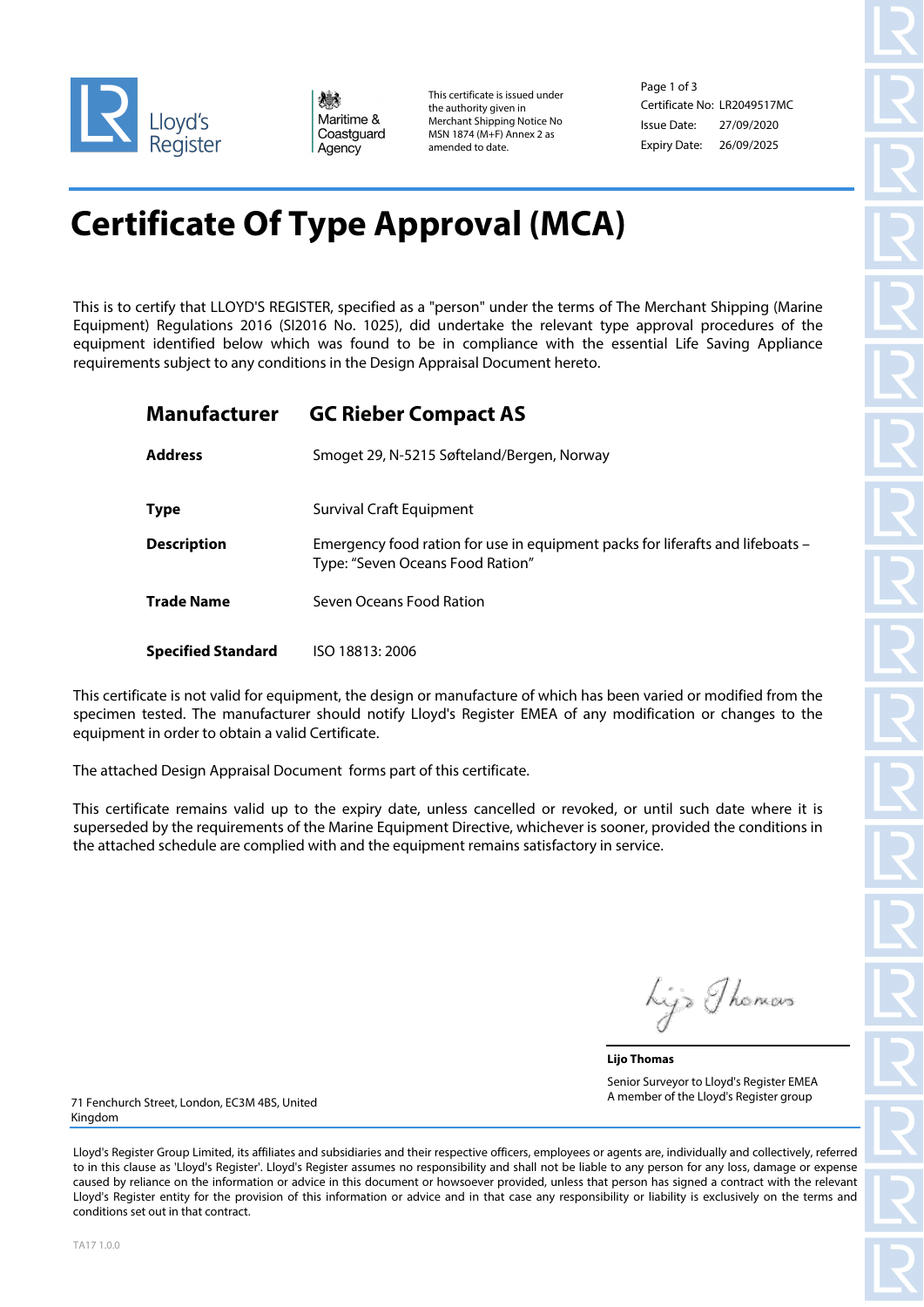

| Page            | $2$ of $3$                  |
|-----------------|-----------------------------|
| Certificate No: | LR2049517MC                 |
| Issue Date:     | 27/09/2020                  |
| Expiry Date:    | 26/09/2025                  |
| Reference:      | UKITSO/TA/MCA/LT/WP40726160 |

### **ATTACHMENT TO CERTIFICATE OF TYPE APPROVAL No. LR2049517MC**

The undernoted documents have been appraised for compliance with the relevant requirements of International Conventions and UK legislation for the Type Approval of Marine Equipment for use on Merchant Ships Registered in the United Kingdom.

This Design Appraisal Document forms part of the Certificate that is issued under the authority given in the MCA Merchant Shipping Notice No MSN 1874.

This certificate is a renewal of certificate no. MCA 1550016.

#### **APPROVAL DOCUMENTATION**

Seven Oceans Ration 500g "Data Sheet"

Marking information 2020

#### **TEST REPORTS**

| Report No.       | <b>Report Title or Test Description</b>                                                                                                                                                                                      | <b>Date</b> |
|------------------|------------------------------------------------------------------------------------------------------------------------------------------------------------------------------------------------------------------------------|-------------|
| SR2000486        | ALS Laboratory Group analysis certificate                                                                                                                                                                                    | 03.07.2020  |
| 120-24493a       | Enclosure 2 (Part 1) Force Institute Test Report of Seven Oceans, food ration, 500g,<br>composition analysis                                                                                                                 | 30.03.2020  |
| 120-24493a       | Verification Report (Part 2, ALS Sarpsborg) Force Institute Test Report of Seven Oceans,<br>food ration, 500g, composition analysis                                                                                          | 30.03.2020  |
| 80.935-362/10    | Force Institute Verification Report of Seven Oceans, standard emergency food ration,<br>500g, 9 bars of 55.6g and Seven Oceans, emergency drinking water, 500ml, 2x 5 x 50ml.                                                | 03.02.2010  |
| 126940/m1460-275 | Force Institute Test Report of Seven Oceans vitaminized bars packed into an outer<br>container (100 x 650 x 125 mm) containing 9 bars (18 tablets) of net weight 500g. Tests<br>according to USCG Guideline 46, August 1997. | 10.02.2000  |

Lloyd's Register Group Limited, its affiliates and subsidiaries and their respective officers, employees or agents are, individually and collectively, referred to in this clause as 'Lloyd's Register'. Lloyd's Register assumes no responsibility and shall not be liable to any person for any loss, damage or expense caused by reliance on the information or advice in this document or howsoever provided, unless that person has signed a contract with the relevant Lloyd's Register entity for the provision of this information or advice and in that case any responsibility or liability is exclusively on the terms and conditions set out in that contract.